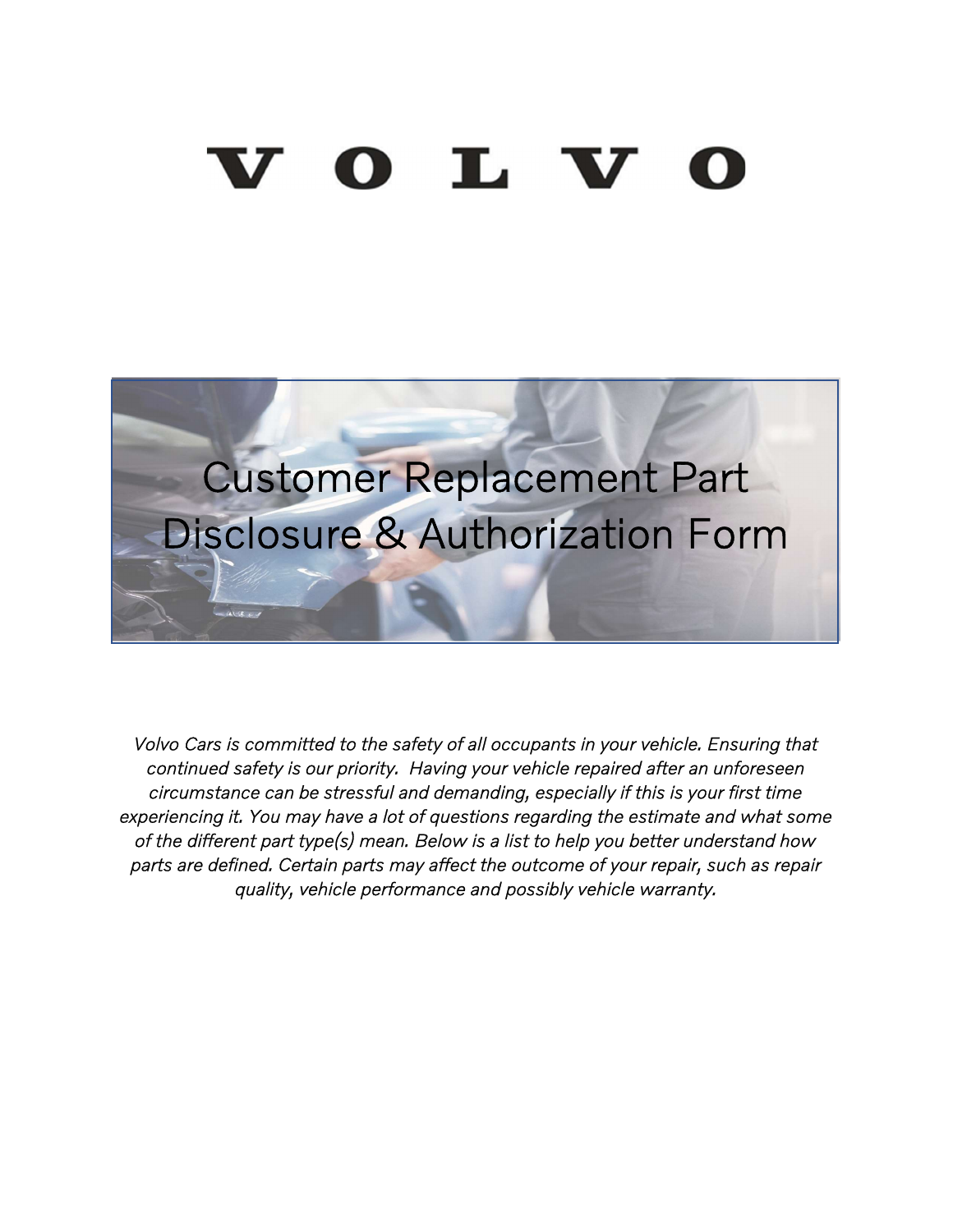# What are Original Equipment Manufacturer (OEM) Parts?

 $\Box$  OEM Parts (commonly known as genuine) are identical to the parts that were installed on your vehicle at time of assembly. These parts include mechanical, body & electrical parts. These parts are designed and manufactured specifically to suite your vehicle and are approved by the manufacturer.

Utilization of OEM Parts may assist in retaining the vehicles factory warranty or may come with an individual part warranty. Volvo genuine parts are designed and manufactured to exact specifications to help maximize safety, performance, and reliability.

#### What are Aftermarket Parts?

 $\Box$  Aftermarket parts (commonly known as generic or non-OEM parts) are any mechanical, body, or electrical parts that are manufactured by a manufacturer that has NOT been approved by the vehicle(s) manufacturer. These parts are typically designed to be compatible with the vehicle but may not undergo the same testing, validation and material requirement(s) that OEM parts do.

These parts may not meet the OEM standards for performance, quality, fitment, corrosion protection, finish, and most importantly safety. Usage of these parts may affect a vehicles factory warranty.

### What are Salvage Parts?

 $\Box$  Salvage parts (commonly known as, used) are mechanical, body, or electrical parts that are manufactured by the OEM or an aftermarket manufacturer.

These parts are removed from a vehicle at a salvage yard that has been deemed not repairable or not cost effective to repair. The parts are removed from said vehicle and resold.